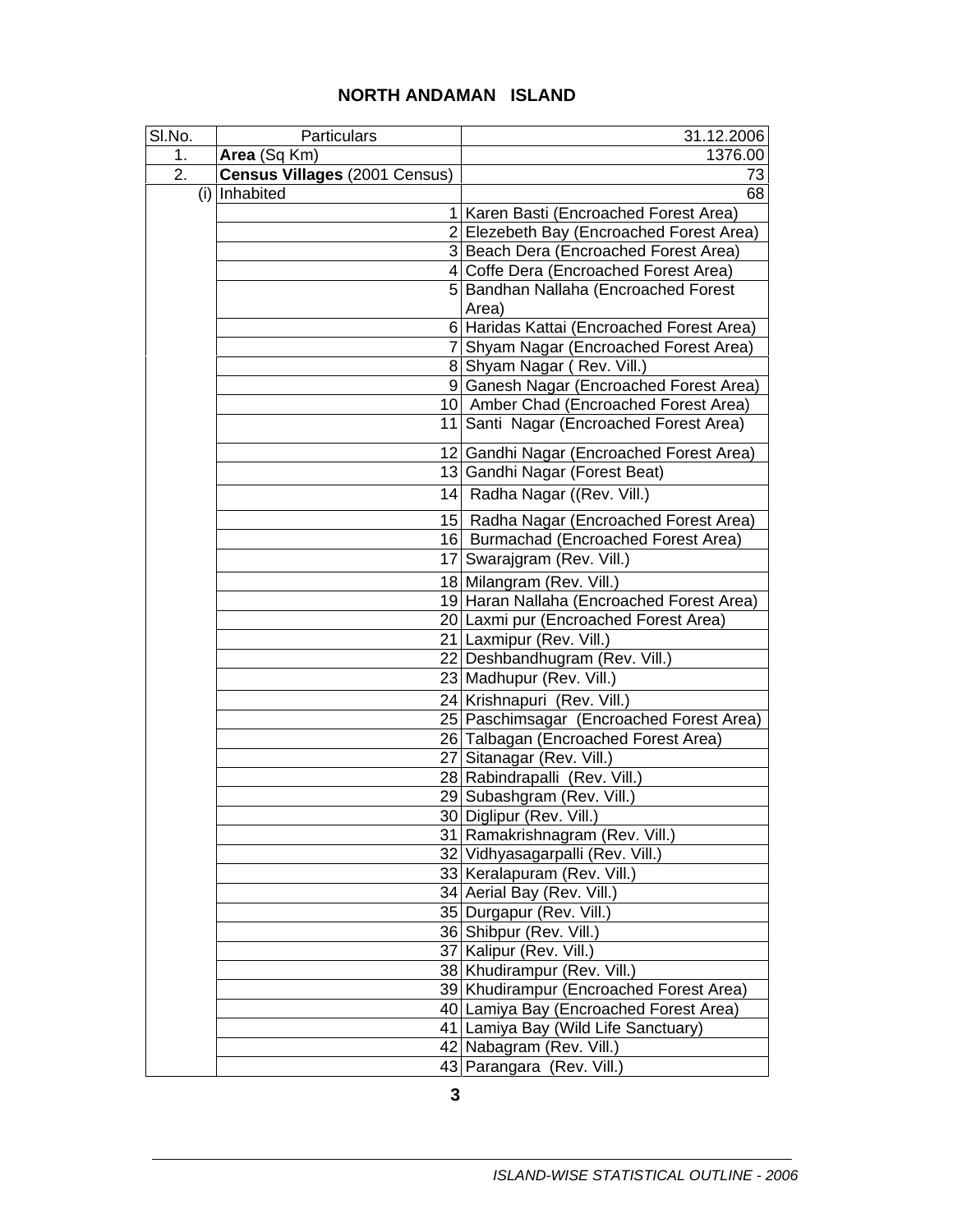|    |                                    | 44 Kishorinagar (Rev. Vill.)                |
|----|------------------------------------|---------------------------------------------|
|    |                                    | 45 Baskata Nallah (Encroached Forest Area)  |
|    |                                    | 46 Mutha Nallaha (Encroached Forest Area)   |
|    |                                    | 47 Bali Nallaha (Encroached Forest Area)    |
|    |                                    | 48 Bamboo Nallaha (Encroached Forest        |
|    |                                    | Area)                                       |
|    |                                    | 49 Srinagar (Encroached Forest Area)        |
|    |                                    | 50 Gunna Level (Encroached Forest Area)     |
|    |                                    | 51 Madhyamgram (Rev. Vill.)                 |
|    |                                    | 52 Nischintapur (Rev. Vill.)                |
|    |                                    | 53 Naranyan Tikri (Encroached Forest Area)  |
|    |                                    | 54 Ramnagar (Rev. Vill.)                    |
|    |                                    | 55 Kalighat (Rev. Vill.)                    |
|    |                                    | 56 Jaganath Dera (Rev. Vill.)               |
|    |                                    | 57 Narkuldanga (Encroached Forest Area)     |
|    |                                    | 58 Pathi Level (Encroached Forest Area)     |
|    |                                    | 59 Bara Dabla (Encroached Forest Area)      |
|    |                                    |                                             |
|    |                                    | 60 Hoari Bay (Encroached Forest Area)       |
|    |                                    | 61 Pilone Nallaha (Forest Dev. Corpn. Area) |
|    |                                    | 62 Borang (Rev. Vill.)                      |
|    |                                    | 63 Ganna Dabla (Encroached Forest Area)     |
|    |                                    | 64 Rahil (Forest Dev. Corpn. Area)          |
|    |                                    | 65 Bamboo Nallaha (Encroached Forest        |
|    |                                    | Area)                                       |
|    |                                    | 66 Hara Tikry (Encroached Forest Area)      |
|    |                                    | 67 Mohanpur (Rev. Vill.)                    |
|    |                                    | 68 Austin II (Encroached Forest Area)       |
|    | (ii) Un- inhabited                 | 5                                           |
|    |                                    | 1 Sitanagar (Encroached Forest Area)        |
|    |                                    | 2 Pemaiahdera (Forest Dev. Corpn. Area)     |
|    |                                    | 3 Aam Tikry (Forest Dev. Corpn. Area)       |
|    |                                    | 4 Austin Creek (Forest Plantation Dev.      |
|    |                                    | Corpn. Area)                                |
|    |                                    | 5 Austin - IX (Forest Camp)                 |
| 3. | <b>Revenue Villages</b>            | 30                                          |
| 4. | <b>Panchayat Bodies</b>            |                                             |
|    | a. Gram Panchayats                 | 13                                          |
|    | b. Panchayat Samities              | 1                                           |
|    | c. Zilla Parishad Constituencies   | 5                                           |
| 5. | House Holds (2001 Census)          | 9402                                        |
| 6. | Population (2001 Census)           | 42163                                       |
|    | Male                               | 22208                                       |
|    | Female                             | 19955                                       |
| 7. | <b>ST Population (2001 Census)</b> | 17                                          |
|    | Male                               | 14                                          |
|    | Female                             | 3                                           |
|    |                                    |                                             |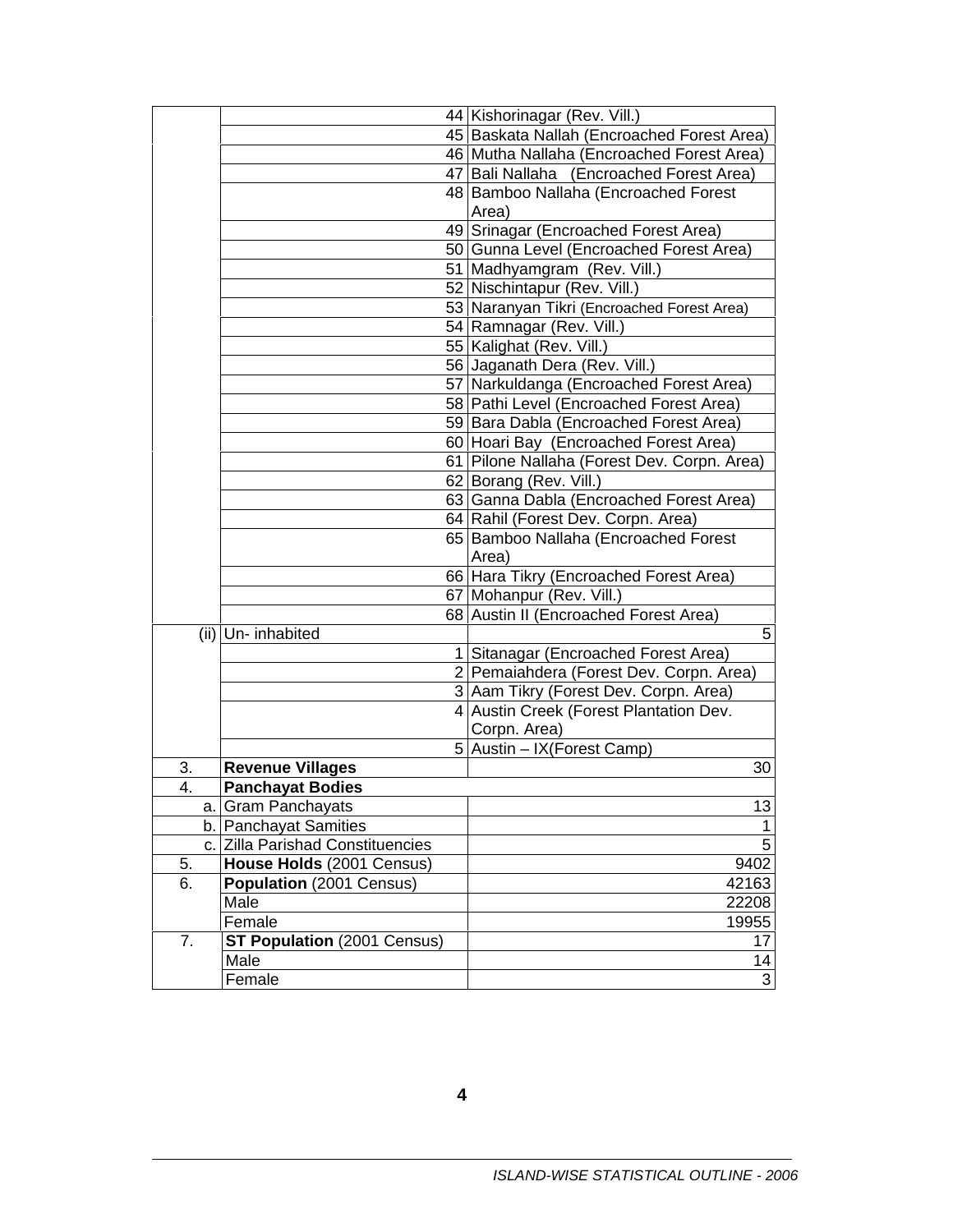| 8.            | <b>Languages Spoken</b>                        | Hindi, Bengali, Tamil, Telugu & |
|---------------|------------------------------------------------|---------------------------------|
|               |                                                | Malayalam                       |
| 9.            | <b>Main Religion</b>                           | Hinduism, Christianity & Islam  |
| 10.           | <b>Occupation - Main Workers (2001 Census)</b> |                                 |
| (i)           | Cultivators                                    | 6522                            |
| (ii)          | <b>Agricultural Labourers</b>                  | 513                             |
| (iii)         | <b>Household Industries</b>                    | 63                              |
| (iv)          | Other Workers                                  | 6360                            |
| 11.           | Villages provided with piped                   | 42                              |
|               | water supply                                   |                                 |
| 12.           | <b>Health Service</b><br>(As on 31.12.2006)    |                                 |
| (a)           | <b>Institutions</b>                            |                                 |
| (i)           | <b>Community Health Centre</b>                 | 1                               |
| (ii)          | <b>Primary Health Centre</b>                   | $\overline{3}$                  |
| (iii)         | Sub Centre                                     | 14                              |
| (iv)          | Dispensary                                     | 1                               |
| (b)           | <b>Health Manpower</b>                         |                                 |
| (i)           | <b>Doctors</b>                                 | 8                               |
| (ii)          | Nurses/Midwives/LHVs                           | 44                              |
| (iii)         | <b>Para Medical Staff</b>                      | 99                              |
| (c)           | <b>Bed Strength</b>                            | 60                              |
| 13.           | <b>Civil Supplies</b>                          |                                 |
| (i)           | Fair Price Shops                               | 21                              |
| (ii)          | <b>Ration Cards</b>                            | 6683                            |
| (iii)         | Quantity of Rice Allotted (MT)                 | 112000                          |
| (iv)          | Quantity of Sugar Allotted (MT)                | 35000                           |
| (v)           | Quantity of Wheat Allotted (MT)                | 22000                           |
| 14.           | <b>Education</b>                               |                                 |
| (a)           | <b>Institutions</b>                            |                                 |
| (i)           | <b>Primary School</b>                          | 45                              |
| (ii)          | Middle School                                  | 6                               |
| (iii)         | Secondary School                               | 8<br>3                          |
| (iv)          | Senior Secondary School<br><b>Enrolment</b>    |                                 |
| (b)<br>(i)    | <b>Primary School</b>                          | 3715                            |
| (ii)          | Middle School                                  | 1321                            |
|               | Secondary School                               |                                 |
| (iii)<br>(iv) | Senior Secondary School                        | 2927<br>2163                    |
| (c)           | <b>Teaching Staff</b>                          |                                 |
| (i)           | <b>Primary School</b>                          | 183                             |
| (i)           | Middle School                                  | 66                              |
| (iii)         | Secondary School                               | 144                             |
| (iv)          | Senior Secondary School                        | 99                              |
| 15.           | <b>Social Welfare</b>                          |                                 |
| (i)           | <b>Balwadi Centre</b>                          | 5                               |
| (i)           | <b>Creche Centre</b>                           | 7                               |
| (iii)         | <b>Craft Centre</b>                            | 5                               |
| 16.           | <b>Electricity</b>                             |                                 |
| (i)           | Villages electrified                           | 29                              |
| (ii)          | <b>Electric Connections provided</b>           | 6911                            |
|               |                                                |                                 |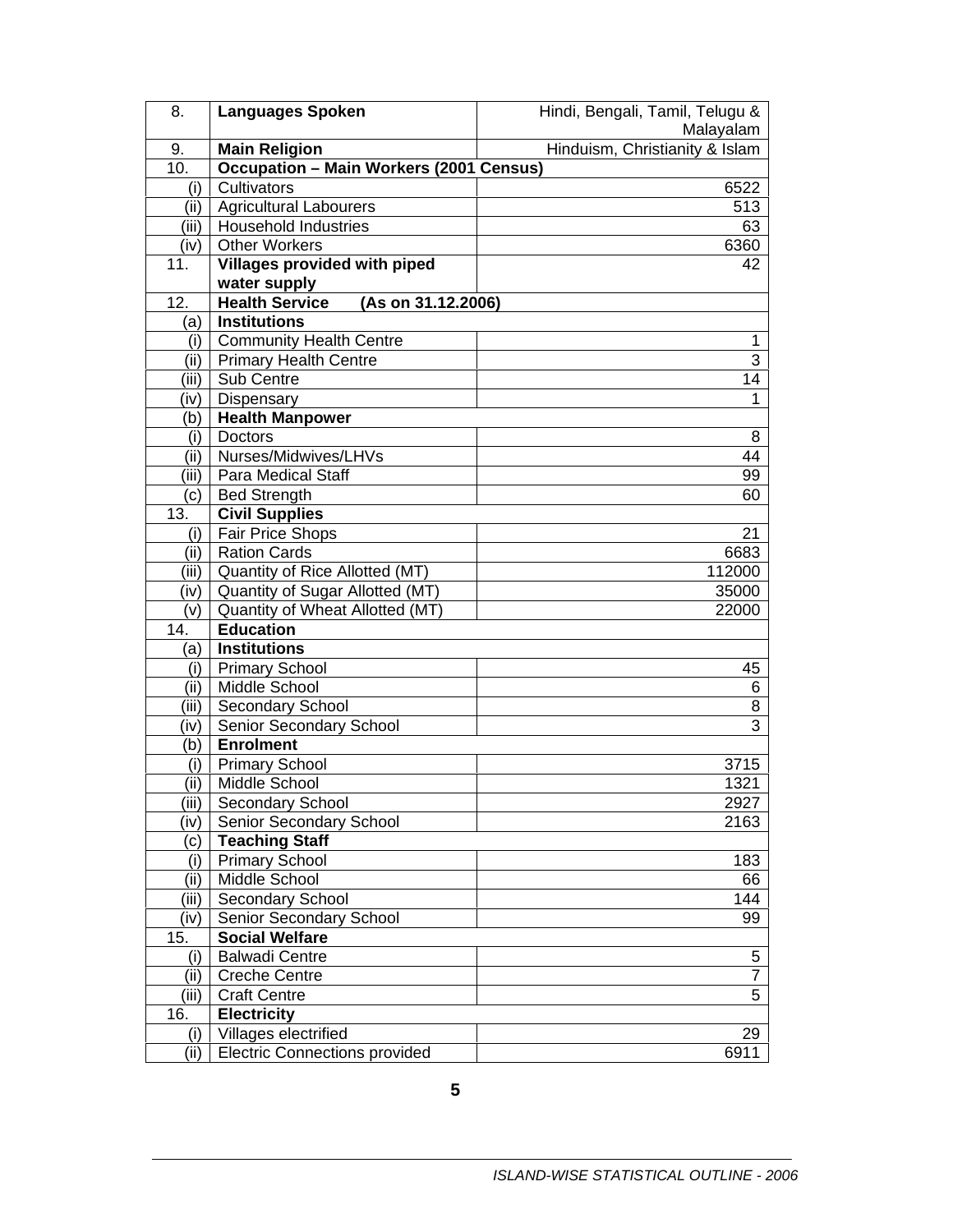| 17.           | <b>Agriculture</b>                         |                                 |
|---------------|--------------------------------------------|---------------------------------|
| (i)           | <b>Cultivable Area</b>                     | 10366                           |
| (ii)          | <b>Main Crops</b>                          | Paddy, Pulses,                  |
|               |                                            | Oil Seeds, Vegetables, Coconut, |
|               |                                            | Arecanut, Fruits & Spices       |
| (iii)         | <b>Irrigation Sources</b>                  |                                 |
|               | Ponds (No.)                                | 154                             |
| 18.           | <b>Veterinary Service</b>                  |                                 |
| (a)           | <b>Institutions</b>                        |                                 |
| (i)           | Veterinary Hospital                        | 1                               |
| (ii)          | <b>Veterinary Dispensary</b>               | 1                               |
| (iii)         | Veterinary Sub Dispensary                  | 11                              |
| (iv)          | Disease Investigation Lab.                 |                                 |
| (v)           | <b>Artificial Insemination Centre/Sub</b>  |                                 |
|               | Centre                                     | 11                              |
| (b)           | <b>Manpower</b>                            |                                 |
| (i)           | Doctor                                     | 4                               |
| (ii)          | Para Veterinary Staff<br><b>Fisheries</b>  | 49                              |
| 19.           |                                            |                                 |
| (i)           | Fishermen                                  | 1424                            |
| (ii)          | <b>Fishing Craft used</b>                  |                                 |
| a)            | <b>Country Craft</b>                       | 429                             |
| (b)           | Motorable boat<br><b>Industries</b>        | 212                             |
| 20.           |                                            |                                 |
| (a)           | <b>Industries Registered</b><br>Wood Based | 156                             |
| (i)<br>(ii)   | Agro Based                                 |                                 |
| (iii)         | Marine Based                               |                                 |
| (iv)          | <b>Others</b>                              |                                 |
| (b)           | Total Amount of Ioan sanctioned            |                                 |
|               | (Rs.in 000)                                |                                 |
| (c)           | <b>Average Capital Investment</b>          |                                 |
|               | (Rs. in 000)                               |                                 |
| (d)           | <b>Total Workers</b>                       |                                 |
| 21.           | Cooperative Societies (As on 31.12.2006)   |                                 |
| (i)           | Societies Registered                       | 164                             |
| (a)           | Agricultural                               | 20                              |
| (b)           | Consumer                                   | 4                               |
| $\mathsf{c})$ | Marketing                                  | 3                               |
| d)            | Industrial                                 | 28                              |
| e)            | Housing                                    | $\ensuremath{\mathsf{3}}$       |
| (f)           | Transport                                  | 9                               |
| (g)           | <b>Fisheries</b>                           | 10                              |
| (h)           | Multi-purpose                              | 8                               |
| (i)           | Livestock                                  | 4                               |
| (i)           | Un-employed                                | 54                              |
| (k)           | Others                                     | 10                              |
| (1)           | Labour Contract                            | 8                               |
| (m            | Plantation                                 | 3                               |
| (ii)          | Members                                    | 8253                            |
| (iii)         | Share Capital (Rs. in Lakhs)               | 42.07                           |